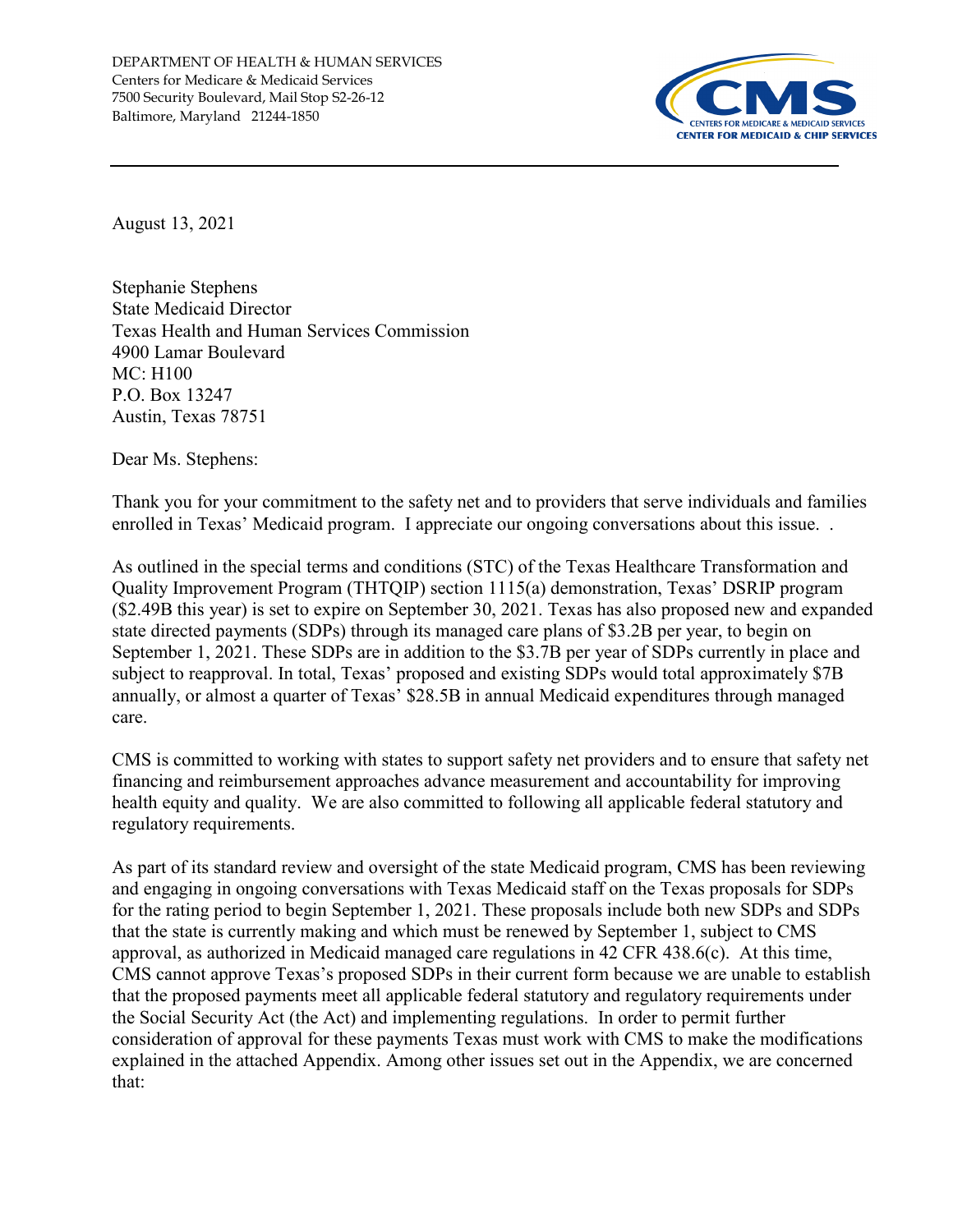## Page 2 - Stephanie Stephens

- 1) Including amounts in Managed Care Organization (MCO) capitation rates to cover the costs of the proposed new and expanded SDPs would result in managed care capitation rates not being actuarially sound in accordance with section  $1903(m)(2)(A)(iii)$  of the Act;
- 2) The provider payments under these SDPs are not adequately tied to quality and services delivered within the contract year in accordance with 42 C.F.R.  $\&$  438.6(c)(2)(ii)(A) and (C);
- 3) The state does not have a permissible source of the non-federal share for amounts paid to MCOs to cover these higher SDPs in accordance with section 1903(w) of the Act and the implementing regulations in 42 C.F.R. part 433, subpart B.

CMS is willing to work with the state to find an approval path for your SDP proposals beginning with the modification options discussed in the attached Appendix. CMS is willing to meet with the state by phone or other means, consistent with the schedule described in the Special Terms and Conditions in the THTQIP section 1115(a) demonstration.

We recognize the importance of and share Texas's commitment to maintaining a sustainable approach to safety net hospital reimbursement. Texas has indicated that the new SDPs are intended to support safety net providers currently participating in the Texas DSRIP program, authorized under the THTQIP section 1115(a) demonstration through September 30, 2021. We recognize Texas's concern about reduced payments to safety net providers that may follow from the expiration of the DSRIP program.

To address near-term stability for safety net providers while CMS and Texas continue to work toward a more sustainable, equitable, and high quality safety net, CMS is willing to approve an amendment to the THTQIP demonstration that would extend the DSRIP program for one year (through September 30, 2022), according to the terms outlined below. Although this extension is intended to facilitate cooperation between CMS and Texas in maintaining the safety-net, it is not a part of the January demonstration project extension approval and is not subject to any conditions established in that approval.

Subject to the state's submission of an amendment request consistent with the special terms and conditions of the THTQIP demonstration, CMS is willing to approve a DSRIP extension for one year, until September 30, 2022, in an amount not to exceed the currently approved amount for the demonstration year ending September 30, 2021. Consistent with monitoring requirements for section 1115 demonstrations and our collective goal of advancing equity in the safety net, authority for the fully approved DSRIP amount would be contingent on Texas reporting on 5 to 10 metrics related to health disparities and health equity, to be agreed upon by CMS and the state. These metrics would establish a baseline for measuring health disparities in the safety net for the purposes of making future improvements around equity. CMS would propose a set of metrics, and CMS and Texas would include those metrics in the demonstration STCs that would govern the one-year extension of the DSRIP program. The metrics would include reasonable requirements for providers, managed care plans, and/or the state to track race, ethnicity, and other information about beneficiaries served, for the purposes of measuring health disparities. Reporting of metrics would be required within the demonstration year. Twenty percent of the aggregate annual DSRIP payments would be contingent on the timely and complete reporting of these metrics. Approval of the amendment would be subject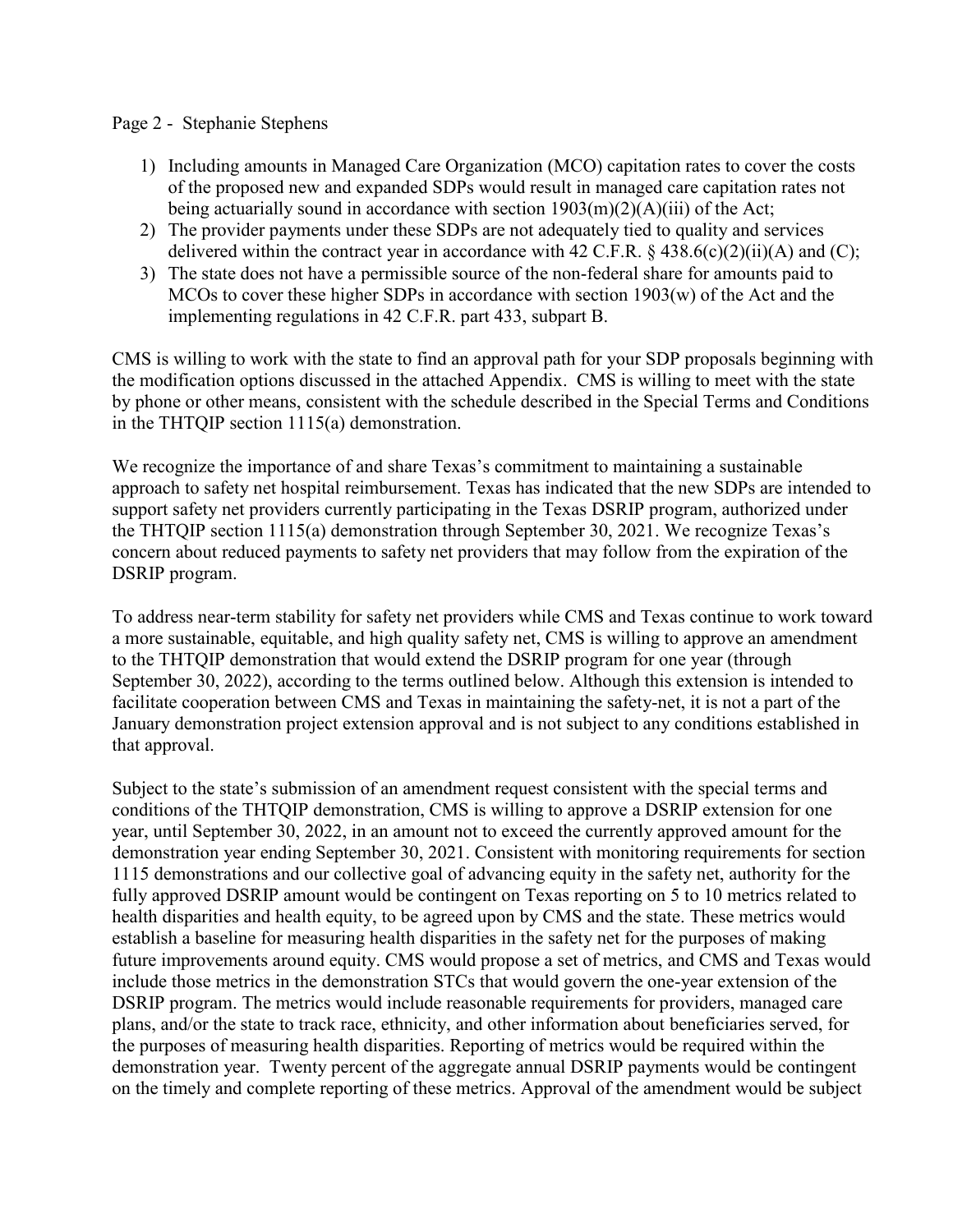Page 3 - Stephanie Stephens

to the standard federal review process, and CMS would work with Texas to reach a decision on approval in a timely manner.

In addition, we share an interest in finding a path to long-term sustainability for the safety net. During the extension year, CMS is committed to working together in good faith with Texas to transition fully away from the DSRIP program to payments that support and advance a sustainable, high quality, equitable health safety net. This could include using a range of approaches, including approvable SDPs and other mechanisms. Such an approach will be financed jointly with federal Medicaid funds and non-federal funds that meet all federal statutory and regulatory requirements.

If Texas is interested in pursuing one of the SDP options described in the appendix, and in submitting an amendment to extend the DSRIP program as described above, for one year, CMS is available to provide technical assistance. CMS remains committed to working with Texas to ensure a high quality, sustainable health safety net.

If you have questions, please contact me or Judith Cash at (410) 786-9686.

Sincerely,

 Daniel Tsai Deputy Administrator and Director